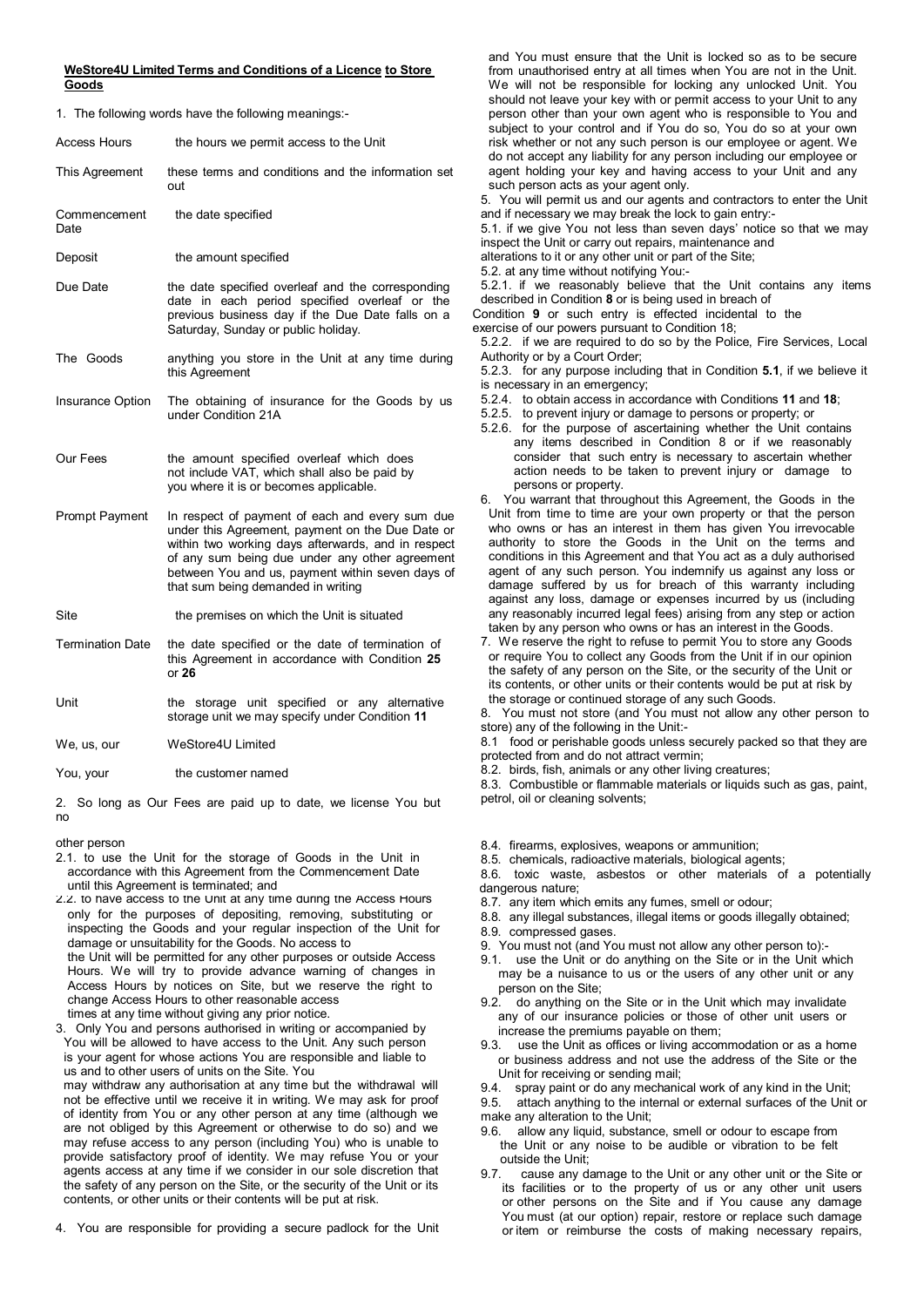restoration or replacement or make proper compensation;

- 9.8. leave anything in or cause any obstruction or undue hindrance in any passageway, stairway, service area or other part of the Site and You must at all times exercise courtesy to others and reasonable care for your own safety and that of others in using these areas.
- 9.9. connect or provide any utilities or services to the Unit unless authorised in advance in writing by us.
- 10. You must (and You shall procure that your agents must):-
- 10.1. use reasonable care when on the Site or in the Unit and take all reasonable care in respect of the Unit, the Site, and the
- property of us or any other unit
- users or other persons on the Site;
- 10.2. inform us immediately of any damage or defect to the Unit;
- 10.3. comply with the reasonable directions of any of our employees, agents and contractors at the Site and any further regulations for the use safety and security of the Unit and the Site which we may issue from time to time.
- 11. This Agreement shall not confer on You any right to exclusive possession of the Unit.
- 11.1. We may at any time by giving You seven days' written notice require You to remove the Goods from the Unit to another unit specified by us which shall not be smaller than the current Unit.
- 11.2. We agree to pay your reasonable costs of removal which have been approved in writing by us in advance of the removal.
- 11.3. If You do not arrange the removal of Goods to the alternative unit by the date specified in our notice, we and our agents and contractors may enter the Unit and do so. In doing so, we and our agents and contractors will act as your agent and the removal will be at your risk (except for loss or damage caused wilfully or negligently by us and our agents and contractors, subject to the aggregate limit of our liability contained in Condition **21**).
- 11.4. If the Goods are moved to an alternative unit, this Agreement will be varied by the substitution of the alternative unit number but shall otherwise continue in full force and effect and Our Fees at the rate set out overleaf will continue to apply to your use of the alternative unit.
- 12. You must pay us Our Fees for the minimum period of storage on signature of this Agreement and thereafter must pay Our

Fees on the Due Date.

- 13. We may alter Our Fees at any time by giving You written notice and the new Fees shall take effect on the first Due Date occurring not less than four weeks after the date of our notice.
- 14. If You do not pay Our Fees on the Due Date, You must pay us an administrative charge for late payment of £10.
- 15. Additionally, on each occasion any cheque is dishonoured, at our option You must pay us an administrative charge of £12.
- 16. Additionally, You must pay us interest on all amounts overdue for payment from You at the rate of 5% above the base rate of
- NatWest Bank PLC, calculated from the date when payment becomes due up to and including the date of actual payment including all accrued interest, whether before or after judgment, and whether or not we exercise the right of sale under this Agreement.
- 17. You must pay us the Deposit on your signature of this Agreement. The Deposit will be returned to You (without interest)
- after this Agreement terminates less any amount we may in our sole discretion deduct to cover:-<br>17.1. any breach of Condition
- any breach of Condition 9.7;
- 17.2. any of Our Fees which have not been paid or any unpaid removal or other charges; or
- 17.3. any other obligation to us that You have not performed.
- 18. The Prompt Payment of each and every sum (including interest) whether invoiced or not, owing from You to us from time to time under this Agreement or any other agreement between You and us (in this Condition, called "Your Debt") is of the essence of this Agreement.
- 18.1. The terms of this Condition are additional to and without prejudice to all or any rights we may have at common law or otherwise.
- 18.2. In default of Prompt Payment of Your Debt,
- 18.2.1. Subject to condition 21A, if applicable, we are relieved of
- any duty howsoever arising in respect of the Goods; and

18.2.2. the Goods are held solely at Your risk and we shall be able to immediately exercise the lien described below.

18.3. We have a lien over the Goods for Your Debt until payment of Your Debt in full has been received by us in cash or, if by cheque, until the cheque has been paid by your bank and after this lien becomes exercisable by us, the following Conditions shall apply.

- 18.4. You shall pay us fees and charges at the same rates as under this Agreement and if this Agreement has been terminated, the relevant rate at which such fees and charges will be payable by You will be the rate which was payable immediately prior to termination; and
	- 18.5. In default of Prompt Payment of Your Debt, You authorise us;-
	- 18.5.1. to refuse You and your agents access to the Goods, the Unit and the Site;

18.5.2. to enter the Unit and inspect and remove the Goods to another unit or Site;

18.5.3. to hold onto and/or ultimately dispose of some or all of the Goods.<br>18.6. I

- In the event that Your Debt is not paid promptly or You fail to collect the Goods after we have required You to collect them or upon expiry or termination of this Agreement, we may, subject to clause **18.8**, sell the Goods and pass all ownership to them and use the proceeds of sale to pay first the costs incurred by us in the sale and removal, and secondly in paying Your Debt and to hold any balance for You. Interest will not accrue to You on the balance.
- 18.7. If the proceeds of sale are insufficient to discharge all or any part of the costs of sale incurred by us and Your Debt, You must pay any balance outstanding to us within seven days of a written demand from us which will set out the balance remaining due to us after the net proceeds of sale have been credited to You. Interest will continue to accrue on Your Debt until payment has been made.
- 18.8. Before we sell the Goods, we will give You notice in writing by registered or recorded delivery post at your address overleaf or any address in England and Wales notified by You to us in writing prior to our notice, specifying any particulars that we have of the Goods, the amount of Your Debt at the date of the notice (and, in our sole discretion, specifying any amount by which Your Debt is increasing after the date of that notice) and directing You to pay and that in default of payment within two months after the date of the notice, we will sell the Goods. We do not agree to give You any further notice of any intended sale.<br>18.9. We will sell the Goods by the
- We will sell the Goods by the best method(s) reasonably available to achieve the best selling price reasonably obtainable in the open market, taking into account the costs of sale.
- 18.10. If the Goods cannot reasonably and economically be sold (for any reason whatsoever), or they remain unsold despite our
- efforts, You authorise us to treat them as abandoned by You and to destroy or otherwise dispose of them at your cost.
- 19. Because the nature and type of goods being stored by You from time to time is entirely within your discretion (subject to Condition **8**  and **9**) You must ensure that the Unit is suitable for the storage of the goods that You store or intend to store in it. We do not warrant or represent that any unit allocated to You is a suitable place or means of storage for any particular goods. We strongly advise You to inspect the Unit before storing Goods in the Unit and from time to time throughout the period of this Agreement.

20. In the event that You do not pay any Fees or charge, the Goods are left in the Unit at your sole risk. We exclude any liability

- in respect of the Goods when payment of Our Fees or charges
- is overdue and exclude any duty of care howsoever arising.
- 21. Unless condition 21A applies we do not insure the goods .
- 21.1. Storage of Goods in the Unit is at your sole risk.
- 21.2. Subject to Condition 21AYou warrant to us as follows:<br>21.2.1. that prior to bringing the Goods onto t
- that prior to bringing the Goods onto the Site you have insured or will insure the Goods against all normal perils under a valid contract of insurance with a reputable insurance company for their full replacement value and will not cause or allow that insurance cover to lapse whilst the Goods or any of them remain on the Site; and
- 21.2.2. that the insurance cover will not be for a sum which is lower than the replacement value of the Goods stored in the Unit from time to time.
- 21.3. We exclude all liability in respect of loss or damage relating to your business, if any, including consequential loss, lost profits or business interruption, and all liability in respect of loss or damage to the Goods caused by Normal Perils, including as a result of negligence by us, our agents and/or employees above the sum of £50 which we consider to be the normal excess on a standard household insurance policy whether or no that policy would cover the goods.

21.4.Normal Perils in this Condition mean loss of or damage to Goods caused by fire, lightning, explosion, earthquake, aircraft, storm, flood, bursting &/or leaking pipes, theft accompanied by forcible and violent entry or exit, riot, strike, civil commotion, malicious damage, and impact by vehicles.